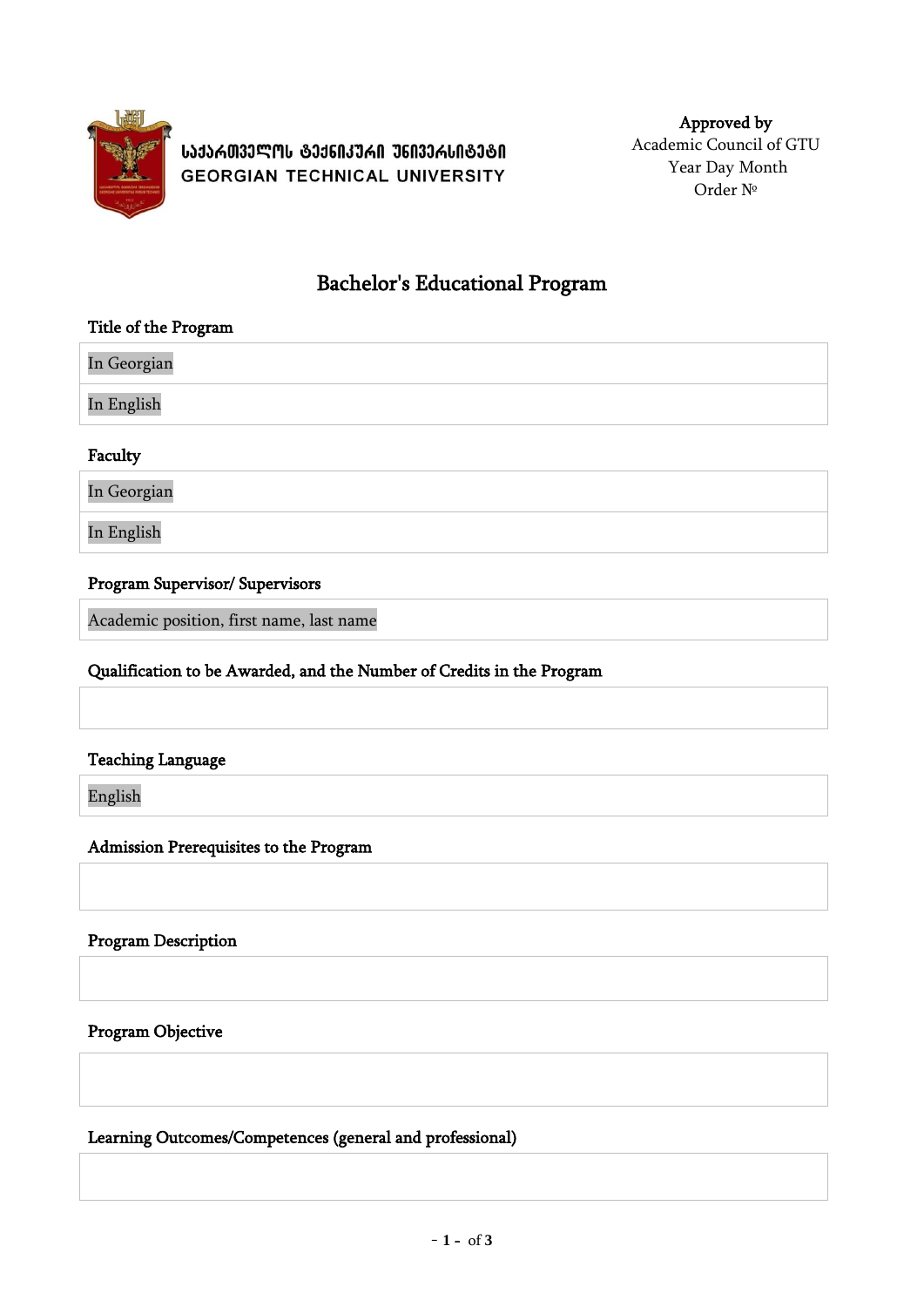### Methods of Achieving Learning Outcomes (Teaching - Learning)

| Lecture   Seminar (working in groups) $\Box$ Practical class $\Box$ Laboratory $\Box$ Practice<br>$\Box$ Course work/project $\Box$ Consultation $\Box$ Independent work |
|--------------------------------------------------------------------------------------------------------------------------------------------------------------------------|
|                                                                                                                                                                          |
| Based on the specifics of a learning course, the appropriate activities listed below are employed,                                                                       |
| reflected in the relevant learning courses (syllabi):                                                                                                                    |
| (discussions, debates, presentations, working in groups, etc.)                                                                                                           |

Student Knowledge Assessment System

Grading system is based on a 100-point scale.

Positive grades:

- (A) Excellent grades between 91-100 points;
- $(B)$  Very good grades between 81-90 points
- (C) Good grades between 71-80 points
- (D) Satisfactory grades between 61-70 points
- (E) Pass the rating of 51-60 points

Negative grades:

 (FX) - Did not pass - grades between 41-50 points, which means that the student is required to work more to pass and is given the right, after independent work, to take one extra exam;

 $\bullet$  (F) – Failed - 40 points and less, which means that the work carried out by the student did not bring any results and he/she has to learn the subject from the beginning.

#### Sphere of Employment

#### Potential for Further Education

Master's Educational Programs

#### Human and Material Resources Required to Implement the Program

#### Number of Attached Syllabuses:

#### Courses in the Program

| N <sup>o</sup> | Learning Course | Course<br>Prerequisites | <b>ECTS Credits</b> |          |     |                    |   |         |     |      |  |  |
|----------------|-----------------|-------------------------|---------------------|----------|-----|--------------------|---|---------|-----|------|--|--|
|                |                 |                         |                     | Year I   |     | Year II   Year III |   | Year IV |     |      |  |  |
|                |                 |                         | Semester            |          |     |                    |   |         |     |      |  |  |
|                |                 |                         |                     | $\rm II$ | III | IV                 | V | VI      | VII | VIII |  |  |
|                |                 |                         |                     |          |     |                    |   |         |     |      |  |  |
| $\overline{2}$ |                 |                         |                     |          |     |                    |   |         |     |      |  |  |
| 3              |                 |                         |                     |          |     |                    |   |         |     |      |  |  |
| $\cdots$       |                 |                         |                     |          |     |                    |   |         |     |      |  |  |